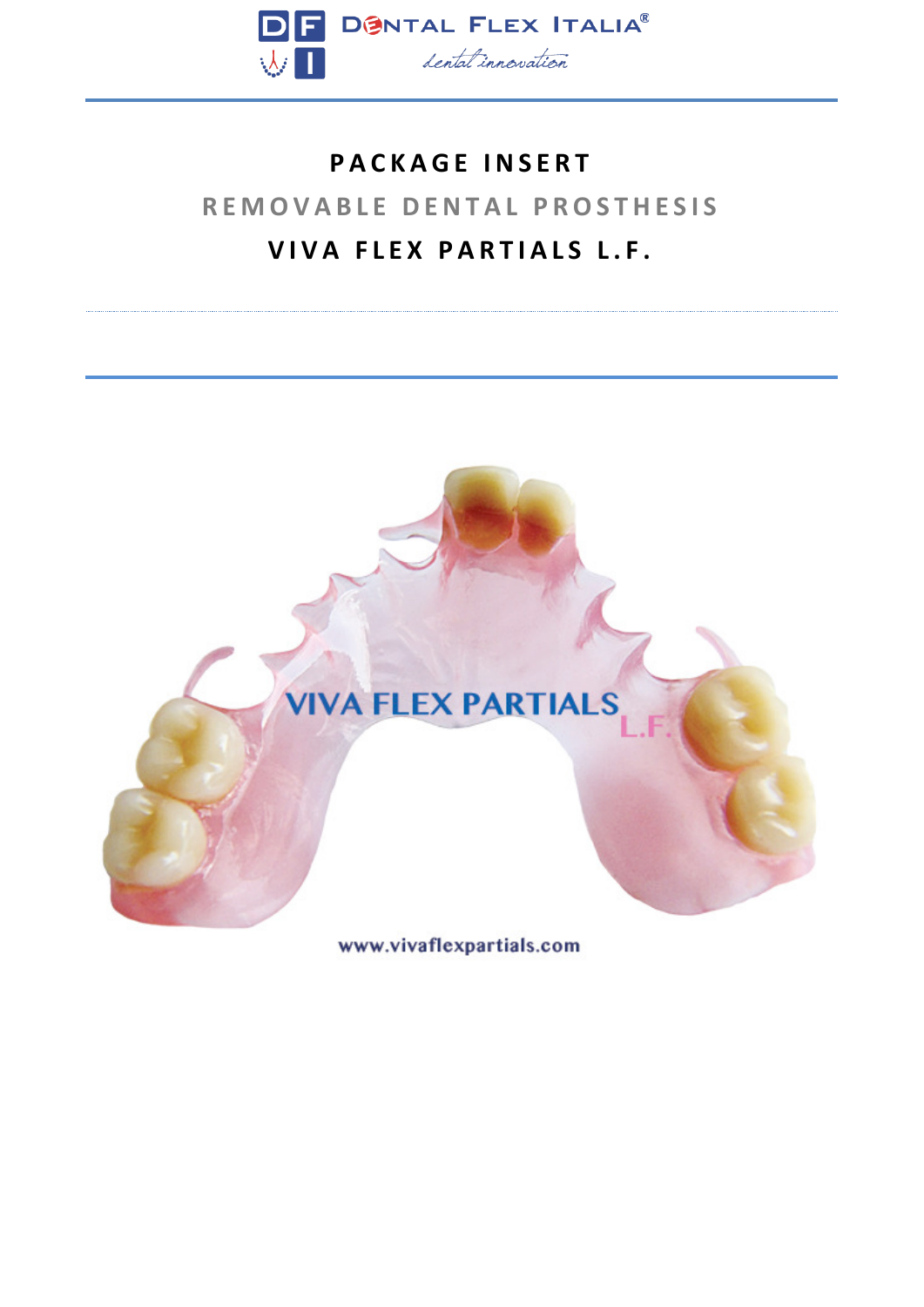

# **Section 1**

**Declaration of conformity About the Documentation Manufacturer information Attached documents**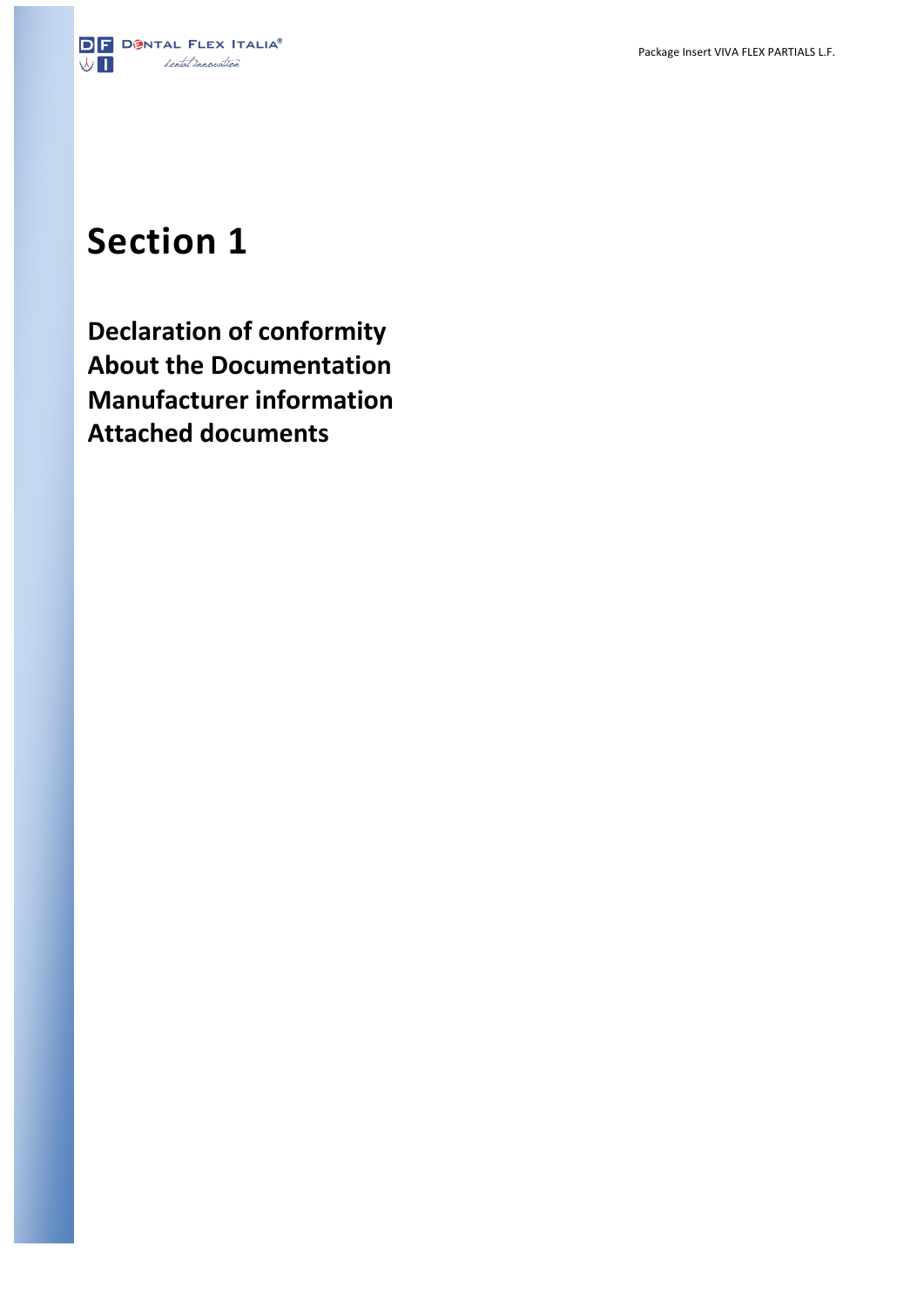

### $\epsilon$ **DECLARATION OF CONFORMITY**

**The undersigned: Gianfranco Guerra** 

As legal representative of the company: Dental Flex Italia S.n.c. **Based in: Via Montevergine, 62 – Ospedaletto d'Alpinolo (AV) – 83014 -- Italy**

**VAT number: 02570240644** 

*Declare*

**That the product: Material Polyamide Model: VIVA FLEX PARTIALS L.F.** 

**Code: VFPLF2016**

**Year of construction: 2016** 

**It was built to the following rules:** 

- **Directive 93/42 / EC also known as Directive concerning medical devices.**
- **Directive 2007/47 / EC amends Directive 93/42 / EC**
- **UNI EN ISO 20795-1: 2013 Dentistry - Polymer base - Part 1: Polymers bases for dental prostheses**
- UNI EN ISO 14233: 2003 Dentistry Raw materials based on polymers
- **UNI EN ISO 1942: 2011 Dentistry - Vocabulary**

And therefore it complies with regulations in force

**Data 02/01/2016**



**Rev. 0**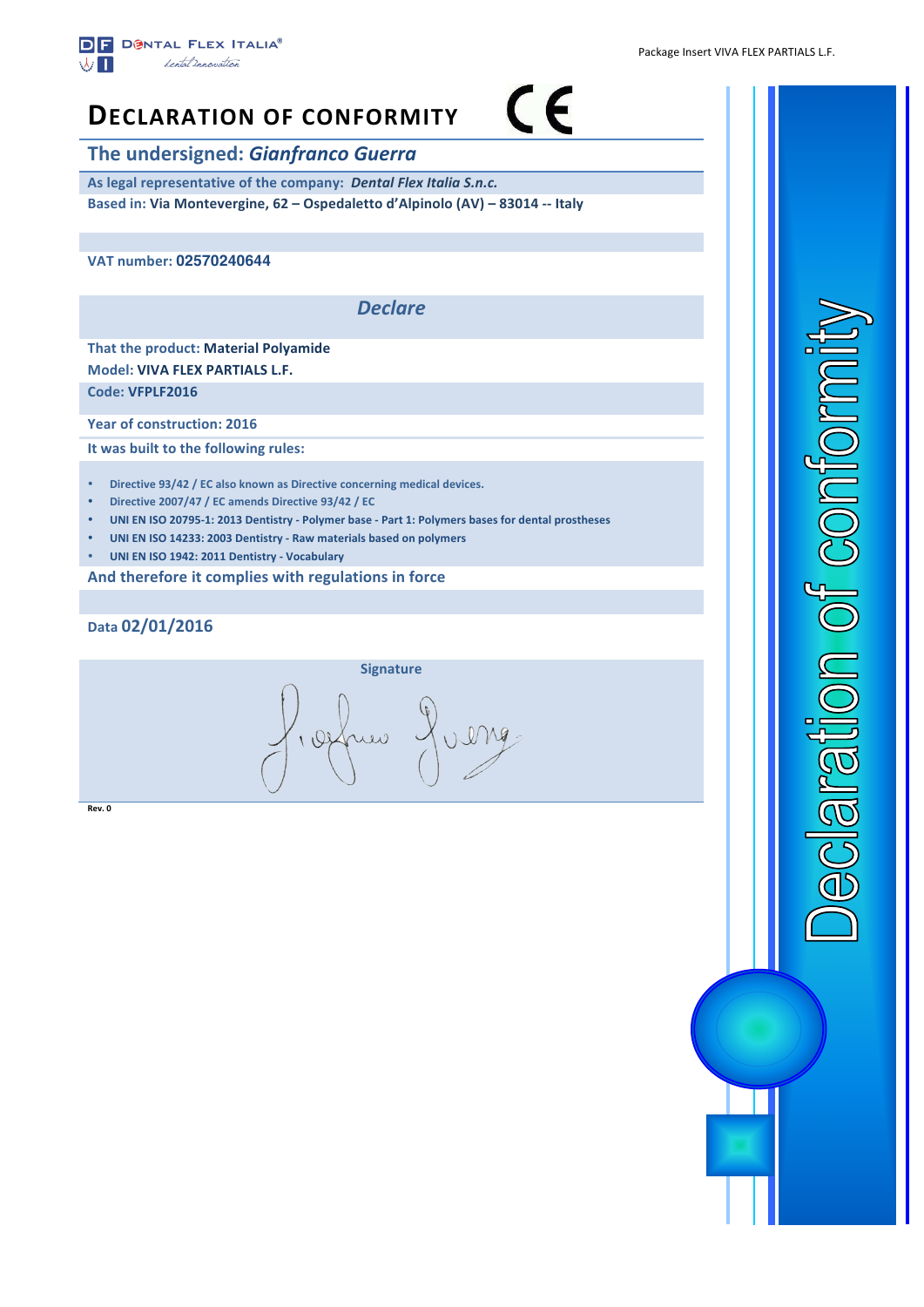

### **Index**

page

|                                                                                               | $\overline{2}$               |
|-----------------------------------------------------------------------------------------------|------------------------------|
|                                                                                               | 3                            |
| INFORMATION ON THE MANUFACTURER _____________________________ Error! Bookmark not defined.    |                              |
|                                                                                               |                              |
|                                                                                               |                              |
|                                                                                               |                              |
|                                                                                               |                              |
|                                                                                               |                              |
|                                                                                               |                              |
|                                                                                               |                              |
| DESCRIPTION AND TECHNICAL DATA _________________________________ Error! Bookmark not defined. |                              |
|                                                                                               |                              |
|                                                                                               |                              |
|                                                                                               |                              |
|                                                                                               |                              |
|                                                                                               |                              |
|                                                                                               |                              |
|                                                                                               |                              |
|                                                                                               |                              |
|                                                                                               |                              |
|                                                                                               |                              |
|                                                                                               |                              |
|                                                                                               |                              |
|                                                                                               |                              |
|                                                                                               |                              |
|                                                                                               | Error! Bookmark not defined. |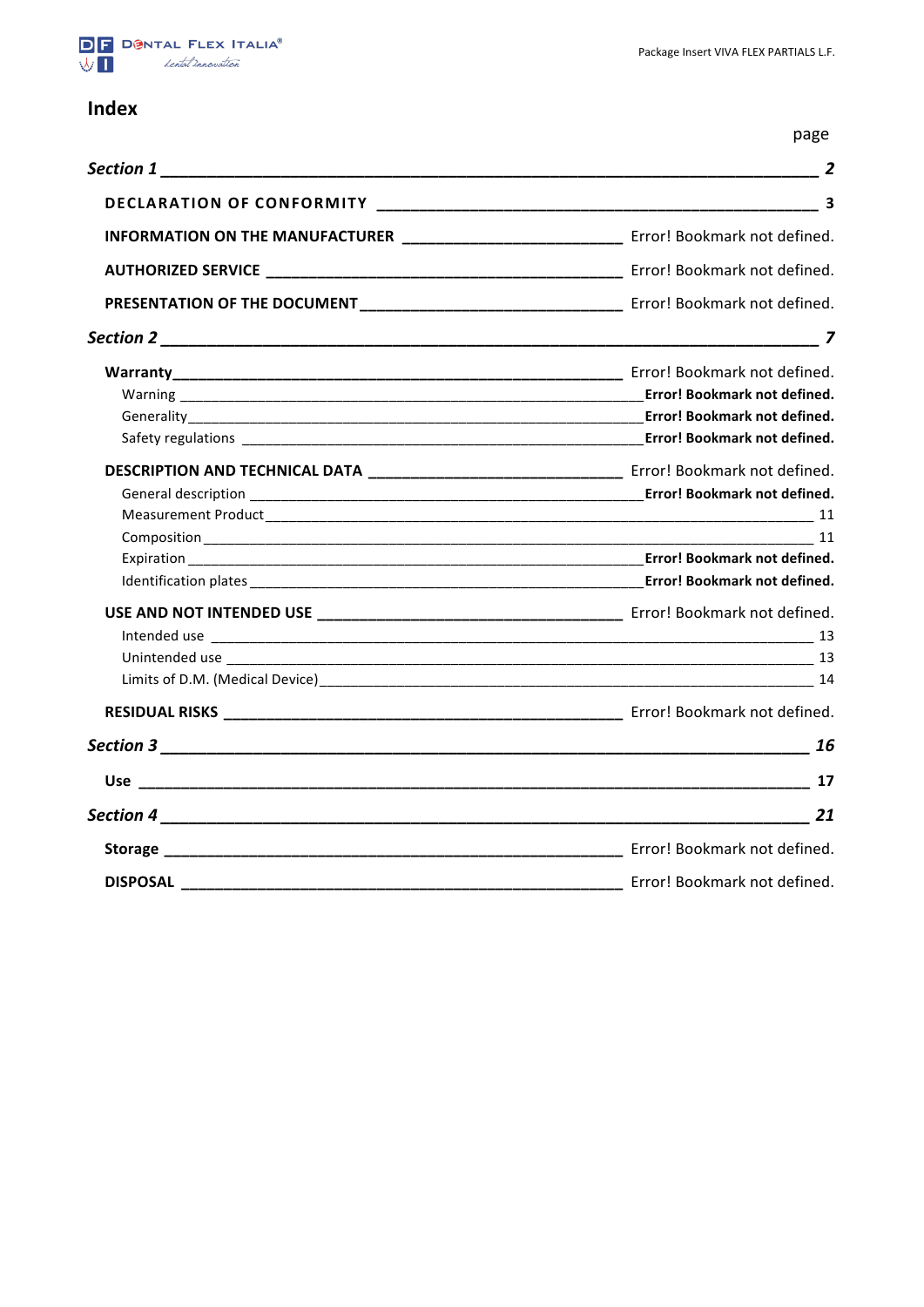

### **INFORMATION ON THE MANUFACTURER**

| <b>Name Legal Representative</b>                       | Gianfranco                                                         |
|--------------------------------------------------------|--------------------------------------------------------------------|
| <b>Surname Legal Representative</b>                    | Guerra                                                             |
| <b>Enterprise</b>                                      | Dental Flex Italia S.n.c.                                          |
| <b>Company headquarters: Street and</b><br><b>City</b> | Via Montevergine, 62 - Ospedaletto d'Alpinolo (AV) - 83014 - Italy |
| <b>VAT number</b>                                      | 02570240644                                                        |
| <b>Product name</b>                                    | Removable dental prosthesis VIVA FLEX PARTIALS L.F. L.F.           |
| <b>Tel. Office</b>                                     | +39 0825 - 691237                                                  |
| Fax.                                                   | +39 0825 - 691237                                                  |
| <b>Email</b>                                           | gianfranco@dentalflexitalia.eu                                     |
| <b>Website</b>                                         | www.dentalflexitalia.eu                                            |
| <b>Product link (if available)</b>                     | https://vivaflexpartials.com/product/viva-flex-partials-lf         |

### **AUTHORIZED SERVICE**

Technical assistance may only be carried out by the firm Dental Flex Italia S.n.c. and authorized **personnel**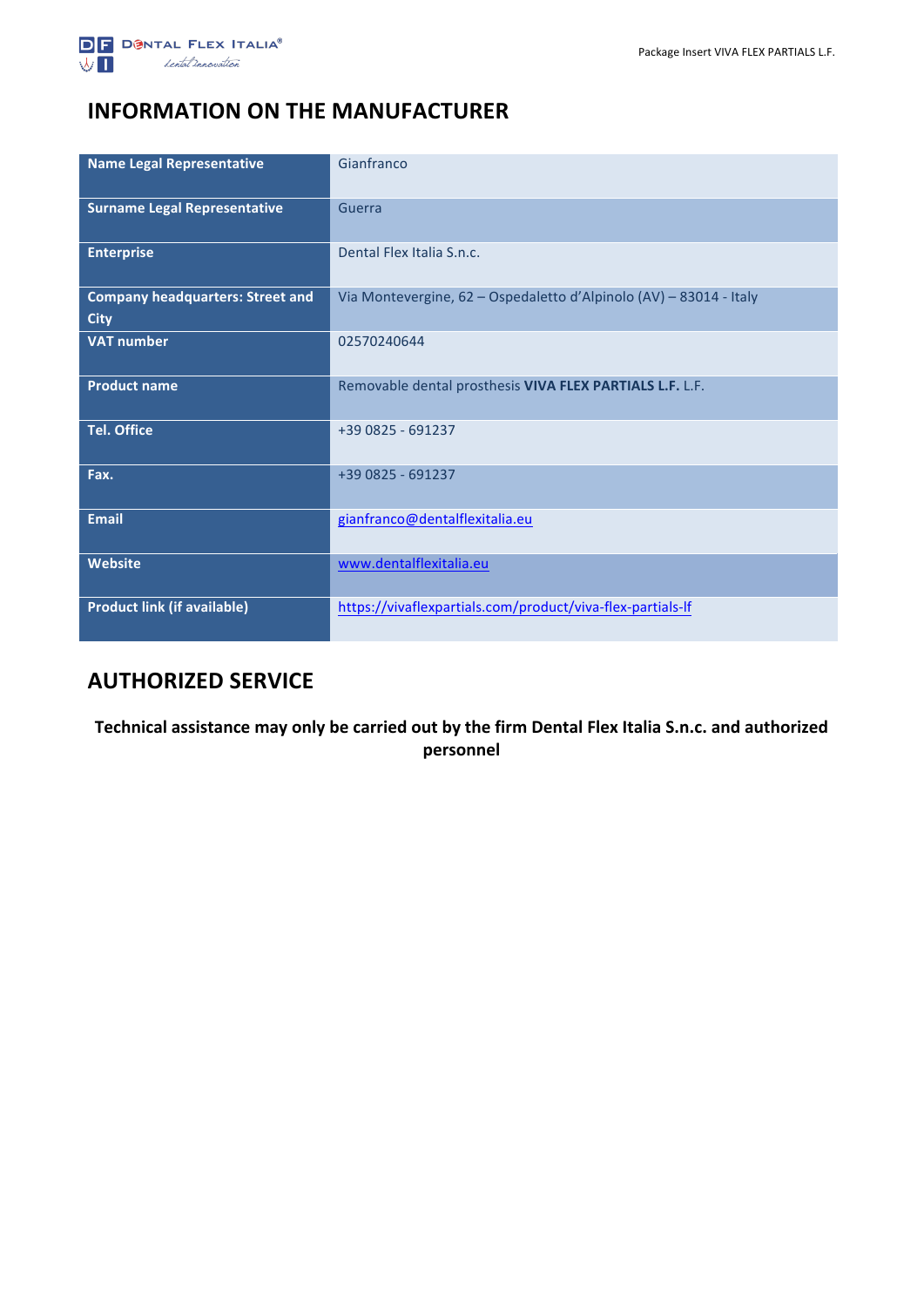

### **PRESENTATION OF THE DOCUMENT**

**NOTE**



*UPON RECEIPT OF VIVA FLEX PARTIALS L.F. PRODUCT, BEFORE ATTEMPTING ANY OPERATION*  OF USE, PLEASE READ CAREFULLY THIS PACKAGE INSERT.

This document contains instructions for the implementation and processing of thermoplastic material VIVA FLEX PARTIALS L.F.

The document consists of several sections, each of which addresses a number of topics, divided into chapters and paragraphs. The general index lists all the topics of the entire insert.

Page numbering is progressive and on each page shows the number of the same. This document is for enforcement personnel, control and preservation of the Medical Device (DM) in question, and it relates to the service life after its production and sale.

In the event that the material is subsequently sold to third parties for any reason (sale, exchange, test or any other reason), VIVA FLEX PARTIALS L.F. it must be delivered with full documentation.

The information contained in this document are not intended to and cannot replace the knowledge and experience possessed by the professional who will use it, which in any case lies exclusively the responsibility of the application in the mouth.

Before starting any work on any model / patient, you need to have read the entire document and thus deepen the argument relating to the operations envisaged.

This document contains proprietary information and cannot be even partially provided to third parties for any purpose and in any form, without the prior written consent of the manufacturer.

The manufacturer declares that the information contained in this leaflet is consistent with the specifications and safety of the medical device, which the leaflet refers.

Certified copy of this document is filed in our technical database, kept by the manufacturer.

The manufacturer disclaims any documentation that has been produced, released or distributed by herself or by his authorized representative.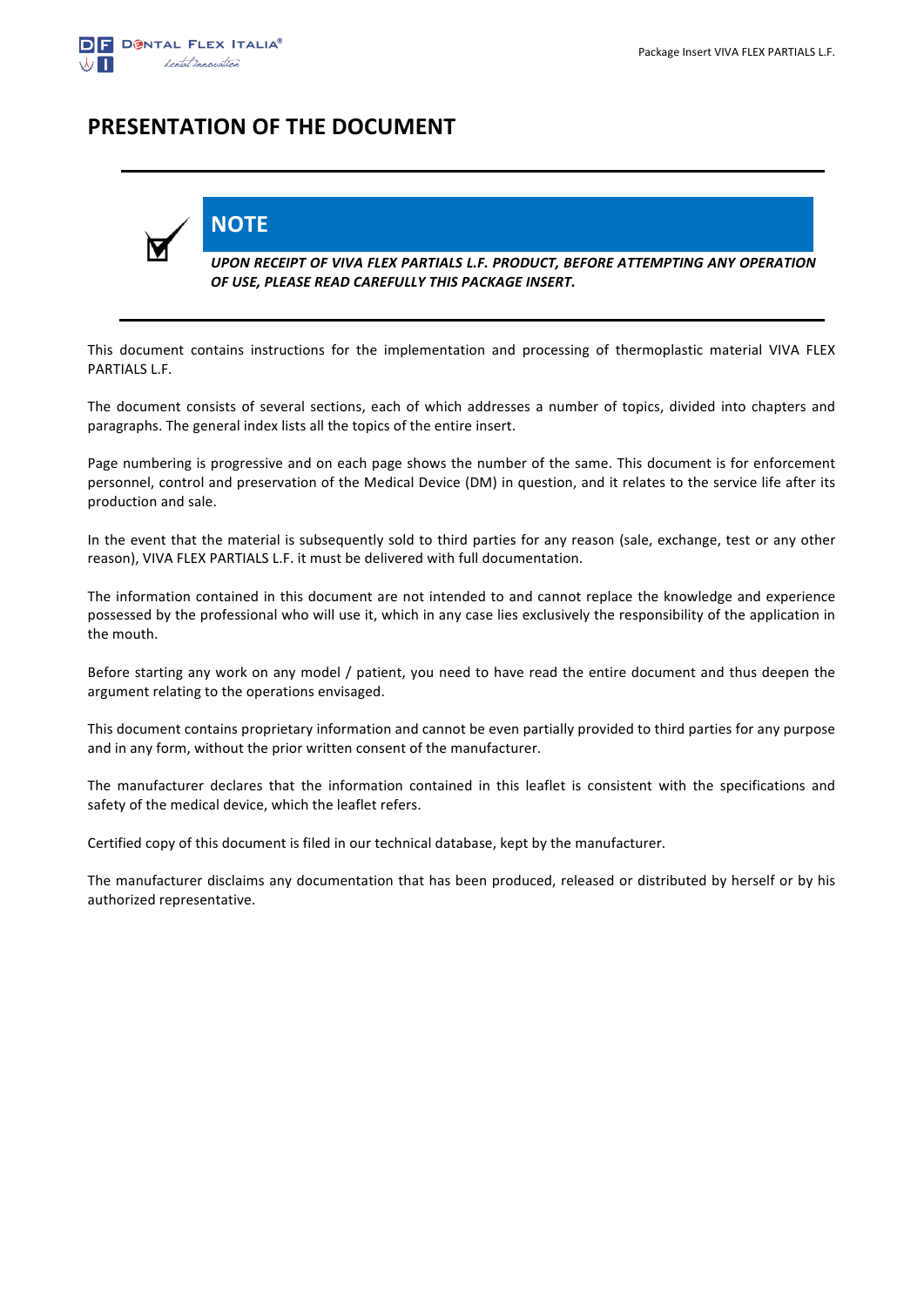

## **Section 2**

**Warranty General safety rules Technical features General description Use and not intended use**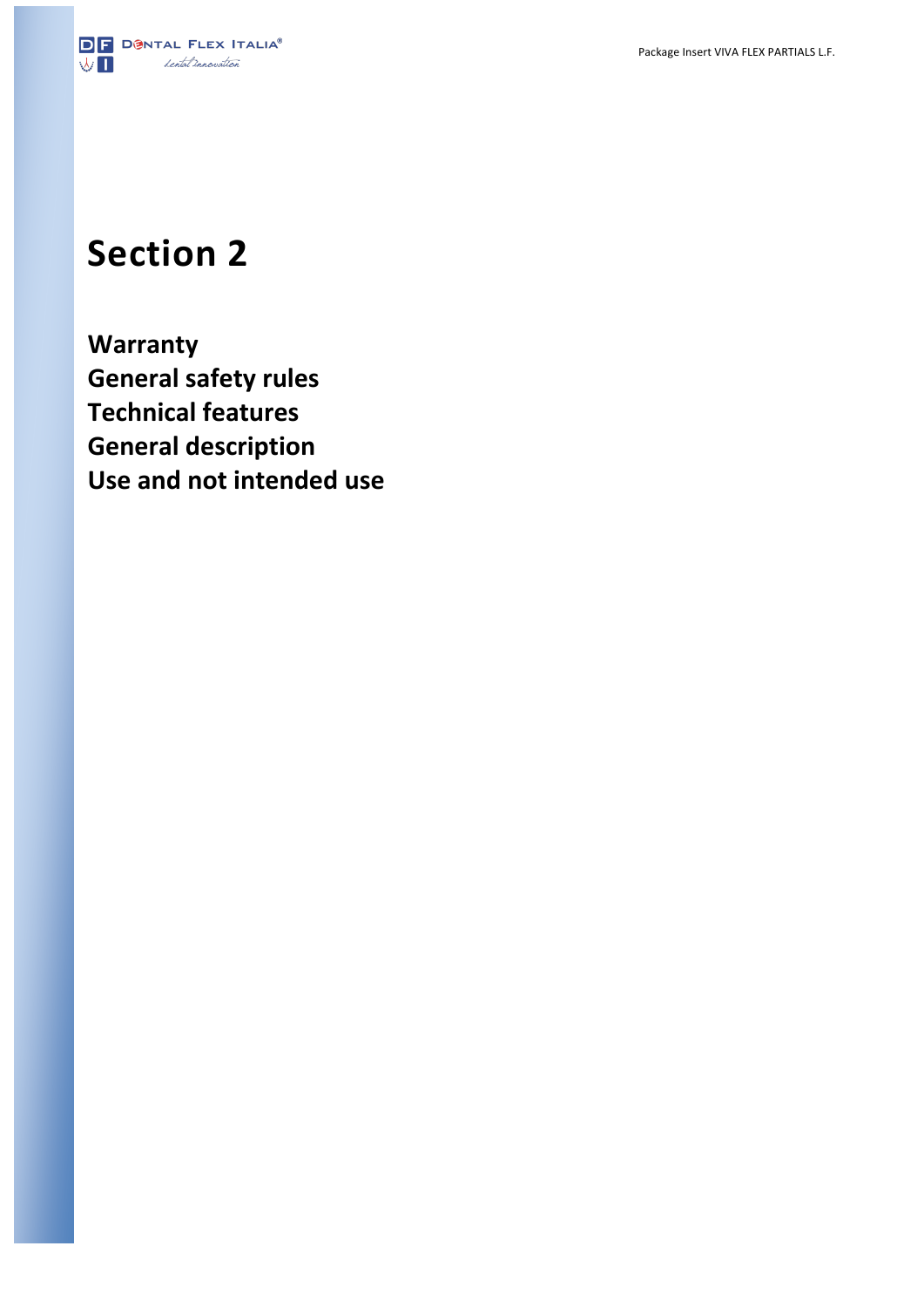### **Warranty**

The guarantee terms are listed in full in the purchase contract. They have value only and exclusively if the thermoplastic material VIVA FLEX PARTIALS L.F., pursuing the object of removable dental prostheses, it is used under conditions of intended use.

To the exclusion of the information provided, any manipulation or modification to the thermoplastic material VIVA FLEX PARTIALS L.F. by persons or companies not authorized, determines the termination of the guarantee.

The guarantee does not extend to damage caused by inexperience or negligence, or by poor maintenance or failure.

| The products we sell are warranted regarding the materials are subject to the following conditions: |                                                                                                                                                                                                                                                                                    |  |  |
|-----------------------------------------------------------------------------------------------------|------------------------------------------------------------------------------------------------------------------------------------------------------------------------------------------------------------------------------------------------------------------------------------|--|--|
| $\mathbf{1}$                                                                                        | The guarantee is valid for a period of twelve (12) months.                                                                                                                                                                                                                         |  |  |
| 2                                                                                                   | The Manufacturing Company assumes the commitment to replace at its discretion parts of wrong<br>manufacture, only after careful monitoring and detection of poor construction.                                                                                                     |  |  |
| $\overline{3}$                                                                                      | The buyer always pays the cost of transport and / or shipping.                                                                                                                                                                                                                     |  |  |
| $\overline{4}$                                                                                      | During the warranty period, the product replaced, become the property of the manufacturer                                                                                                                                                                                          |  |  |
| 5                                                                                                   | This warranty can benefit only the original purchaser who has complied with the directions of normal<br>storage in the package insert. Our responsibility Warranty expires when: the original owner disposes of<br>the properties of the product, or changes are made to the same. |  |  |
| 6                                                                                                   | The warranty does not cover damage caused by excessive stress such as the application of VIVA FLEX<br>PARTIALS L.F. after the finding of an anomaly, the use of methods of exercise not adequate and the<br>failure to follow the cleaning instructions.                           |  |  |
| $\overline{z}$                                                                                      | The manufacturer assumes no responsibility for any difficulties, which may arise in the use or resale<br>abroad due to the provisions in force in the country where the product was sold.                                                                                          |  |  |
| 8                                                                                                   | The defective product must be delivered to Manufacturing Company for replacement; otherwise the<br>replaced part, will be charged to the purchaser.                                                                                                                                |  |  |
| 9                                                                                                   | The warranty does not cover damage caused by excessive forces, such as the application of the<br>thermoplastic material VIVA FLEX PARTIALS L.F. after the finding of an anomaly, the use of methods of<br>exercise not adequate, and the failure to follow instructions of use.    |  |  |

#### Notice: if it should appear necessary to use the warranty, please provide the following information:

| Typology                                                 |
|----------------------------------------------------------|
| Date of purchase (the presentation of proof of purchase) |
| Detailed description of the problem                      |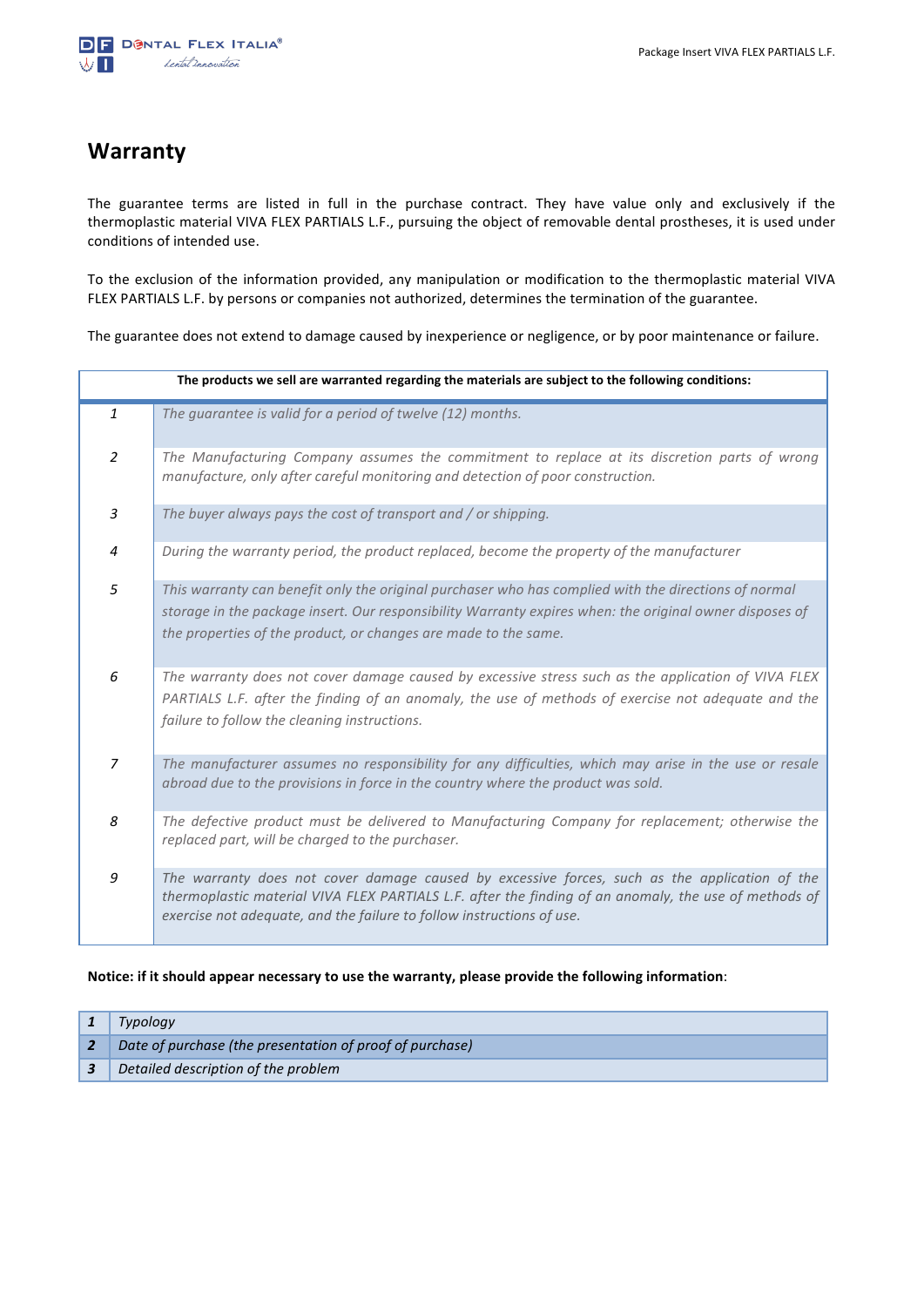

**NOTE**

**FAILURE TO FOLLOW THE INSTRUCTIONS FOR USE OF THERMOPLASTIC FLEX VIVA PARTIALS,** DESCRIBED IN THIS DOCUMENTATION WILL RESULT IN FORFEITURE OF TERMS OF *WARRANTY.*

### **Warning**

The staff assigned to the application and conservation of VIVA FLEX PARTIALS L.F., should read the package insert, paying particular attention to the general safety and the implementing rules contained in the sections relating to the operations of its competence.

This chapter describes the general safety rules to be observed during any operation carried out with VIVA FLEX PARTIALS L.F. Intervention procedures, described in subsequent chapters, must be carried out respecting both the manner of performance indicated, both the general safety of this chapter.

The safety rules and procedures for use of this document is a complement to the general rules of safety at work which have to be respected by the professional who applies VIVA FLEX PARTIALS L.F..

Different countries may have different regulations regarding safety. It declares that in all cases in which the rules of the leaflet were in conflict or reductive than the rules of the sector or country in which the Medical Device is used, the rules of the sector or the nation will still have priority over those of value manuals.



**NOTE**

THE MANUFACTURER MAY NOT BE HELD LIABLE IN ANY EVENT FOR INCIDENTAL OR **CONSEQUENTIAL DAMAGES OBTAINED FROM THE USE OF DENTAL IMPLANTS MADE OF THE** MATERIAL TERMOPLSTICO VIVA FLEX PARTIALS L.F., BY PROPERLY TRAINED PERSONNEL OR THAT IT HAS MADE USE INPROPIO, AS WELL AS FROM 'FAILURE OF PARTIAL SAFETY RULES **AND PROCEDURES DESCRIBED IN THE MANUAL INTERVENTION.** 

The non-observance of the application and how it is stored in the package insert also determines the cancellation of the warranty terms.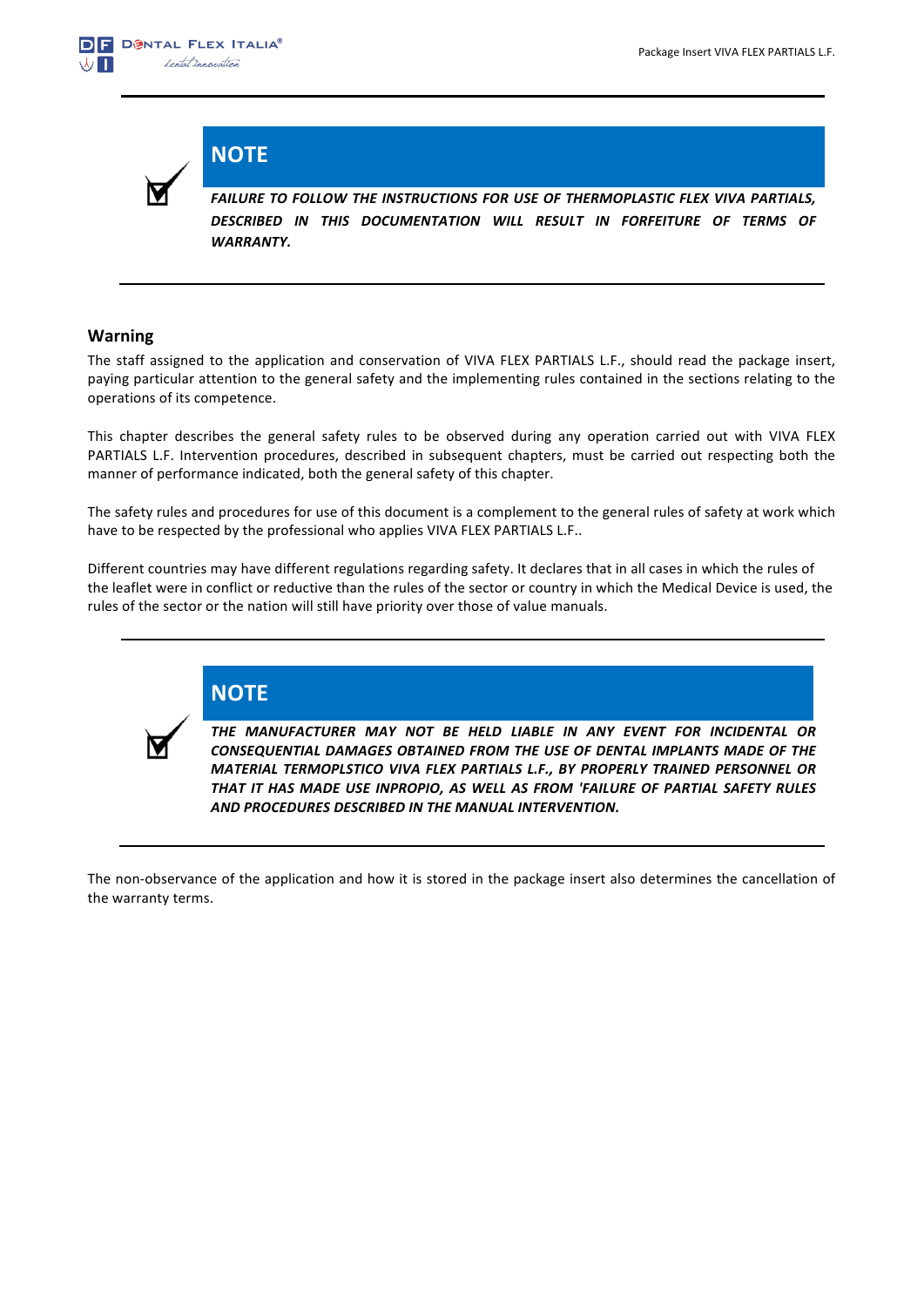

### **Generality**

The main purpose of this leaflet is to bring in a simple and gradual operator to accident prevention regulations and the rules of conduct that are the basis of a correct and safe use of the Medical Device (D.M.) by preventing, as far as possible, the injuries from occurring.

The provisions of the law are briefly listed as not to burden the structure of the book, but they do offer a good reference for those who wish to expand this topic.

With the entry into force of the Decree. n. 626 of 19/09/1994, as amended (81/08), the legislator has introduced the principle that all the special equipment to be used by the operator only after proper training and specific. This training should ensure that the use of the product is made properly, given the risks that may be caused to themselves or others. Therefore, the use of these medical devices should only be given to personnel and that have previously read the leaflet.

### **Safety regulations**

If you experience an anomaly of any kind to the thermoplastic material:

- Do not start any operation application.
- Contact your service representative (see **AUTHORIZED SERVICE**).

### **If** you feel the need to perform an action or not provided in a method different from that indicated by the manual before proceeding consult the manufacturer to test its feasibility.

The insert shall be guarded by staff who have been assigned the task of preserving and applying the Medical Device (D.M.) In the event of damage or loss, may be required by the Employer to the internal security service / manufacturer a certified copy, we recommend keep a backup in a place where it can not be damaged or lost.



### **CAUTION**

AS IT WOULD BE IMPOSSIBLE TO DESCRIBE ALL OPERATIONS WHICH MAY NOT OR CAN BE DONE, YOU FEEL THAT ALL OPERATIONS (OTHER THAN NORMAL) THAT ARE NOT EXPRESSLY DESCRIBED IN THE PRODUCT MANUAL, ARE YOUR NOT BE PERFORMED.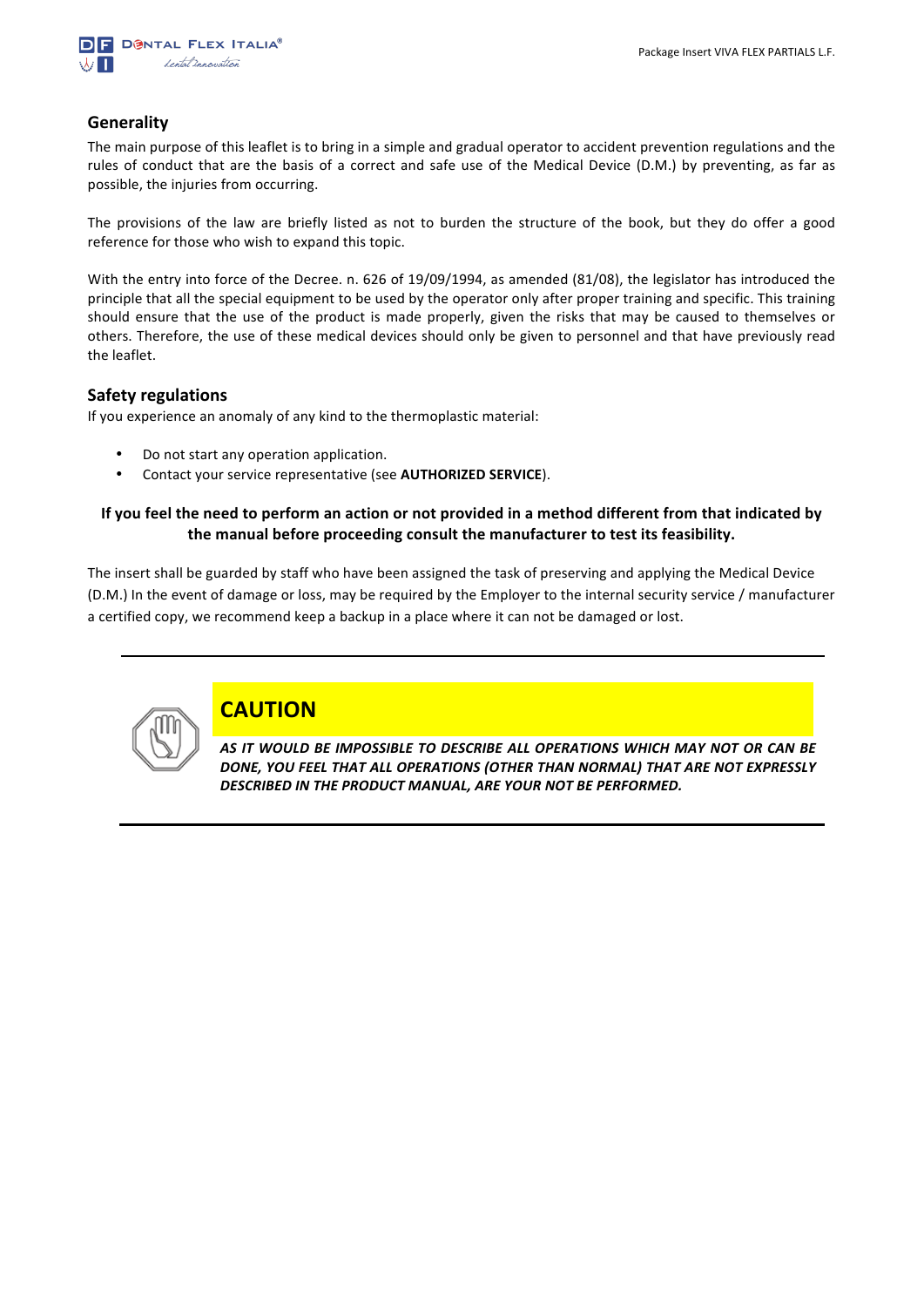

### **DESCRIPTION AND TECHNICAL DATA**

### **General description**

Thermoplastic material of granular appearance, used for the realization of dental prostheses partial, full and maintainers removable.

### THE PRODUCT IS PROVIDED IN A GRANULAR FORM (LOOSE) OR DOSED PACKED IN ALUMINIUM CARTRIDGES, **READY TO USE.**

### **Measurement Product**

Granular

### **Composition**

Composition (% in weight) Polyamide polymers PA66

#### Technical features:

| Melting range (°C)                        | 240-300°C                   |
|-------------------------------------------|-----------------------------|
| Working temperature (°C)                  | $290^{\circ}$ C             |
| Electrical conductivity ( $m/\Omega$ mm2) | $1.00E+11 (\Omega \cdot m)$ |
| Elongation %                              | >50%                        |
| Density ( $g/cm^3$ )                      | 1.00                        |
| Flexural strength                         | ASTM D790: 60               |

#### **Expiration**

Indefinite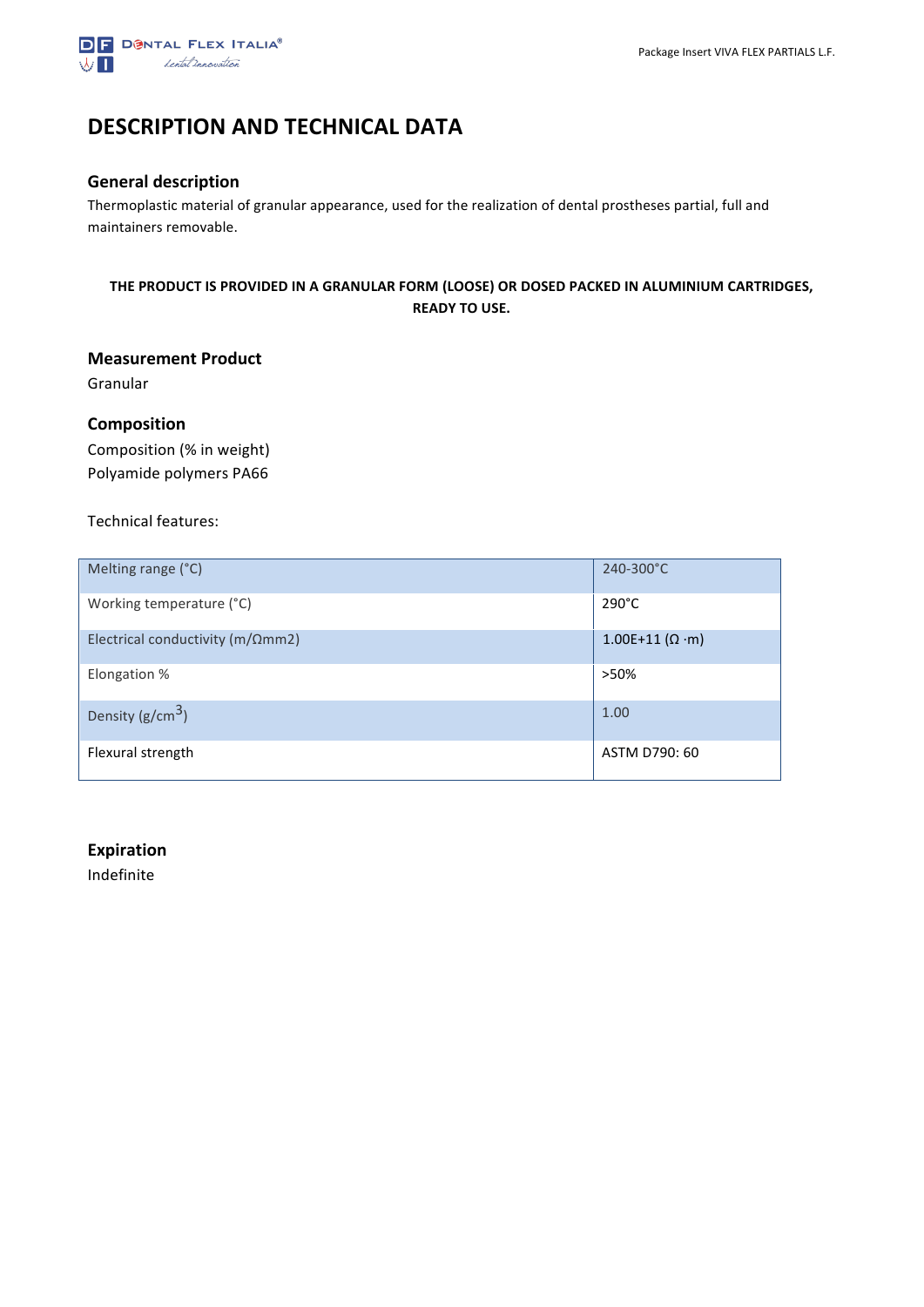

### **Identification plates**

The package of VIVA FLEX PARTIALS L.F. has a label on which shows the identity of the product and the main technical data.



The material is disposable



Obligation to read the leaflet



 $\begin{array}{c|c}\n\hline\n\end{array}$  Production lot



Non-recyclable material





 Manufacturer



 $\begin{array}{c} \hline \end{array}$ 

 $\mathbf{r}$ 

The label also shows the CE marking.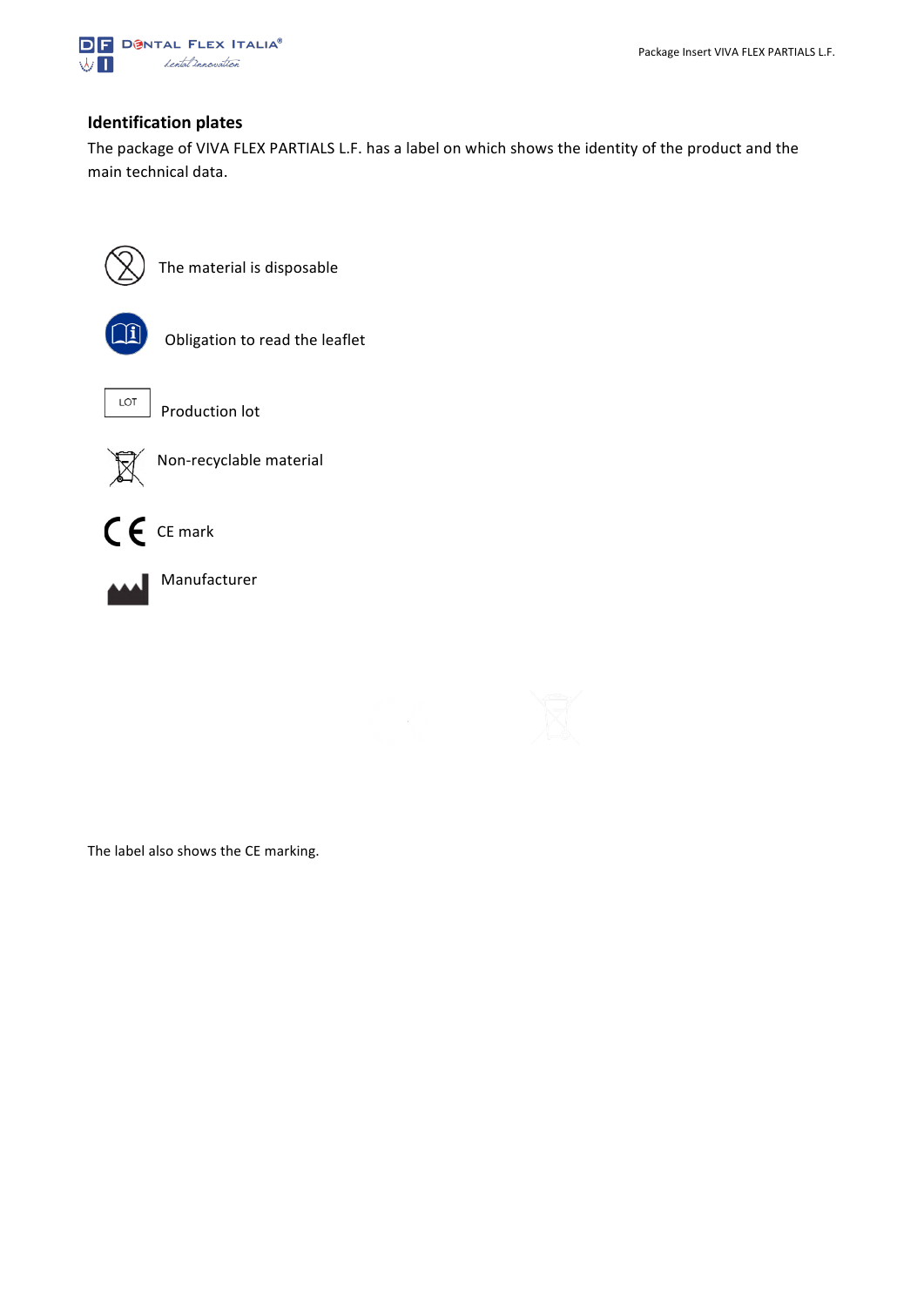

### **INTENDED AND NOT INTENDED USE**

### **Intended**

The thermoplastic material VIVA FLEX PARTIALS L.F. is a medical device for the realization of rails removable dental prosthetic. It is to be used only and exclusively for the realization of prosthetic articles, such as:

- PARTIAL DENTURES
- COMPLETE DENTURES
- RETAINERS
- BITES

#### **Not intended use**

There is no use different from those described in paragraph **INTENDED**.

- It is also absolutely forbidden:
- The use of VIVA FLEX PARTIALS L.F. for uses other than dental.
- Reuse of thermoplastic VIVA FLEX PARTIALS L.F.. The use of excess parts, such as channels, spurs or other types of residues, following the first injection, no need to be used. The use of these raises the manufacturer from any responsibility for its use.



## **NOTE**

THE MANUFACTURER CANNOT BE RETAINED IN NO EVENT BE LIABLE FOR INCIDENTAL OR **CONSEQUENTIAL DAMAGES FOR USE NOT EXPECTED OF DENTAL IMPLANTS.** 

ANY USE NOT INTENDED MEDICAL DEVICE (D.M.) LEADS ALSO INVALIDATE THE TERMS OF *WARRANTY.*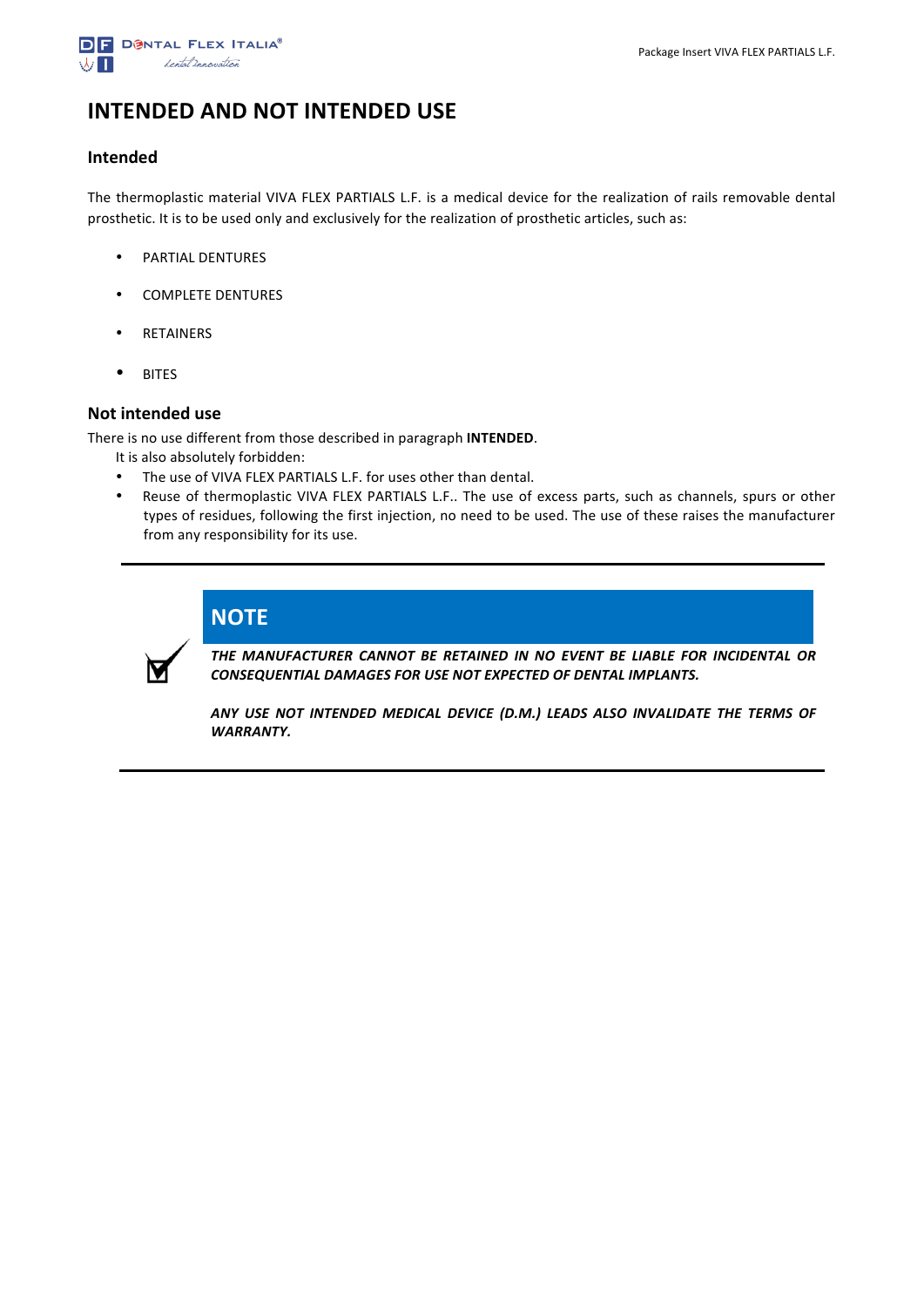

#### **Limits of** *MEDICAL DEVICE (D.M.)*

Avoid building prosthesis with VIVA FLEX PARTIALS L.F. making thickness of the plaque bearing their teeth less than  $1.5 / 2.00$  mm.

Make sure the clasps perform their action retention only on the teeth and the mucous membranes, in order to avoid side effects to the patient.

Avoid building prosthesis without having first conducted a careful analysis of the model, by the dental.

During the phases of adaptation of the prosthesis to the duplicate model or to the master, to adjust the insertion of the prosthesis, so as to allow the patient an easy maneuver of insertion and extraction.

Avoid creating mechanisms interlocking of the prosthesis, particularly hard.

Make all the necessary evidence of insertion of the prosthesis and sealing, during the making of construction and finishing.

The prosthesis must be delivered to the doctor or who for them, only after the engineer has determined that all the steps and procedures required have been complied with.

Verify that the status of teeth is optimal, and that are secure in the oral cavity.

Avoid building prosthesis on teeth particularly extrusions presenting instability of position.

Make sure that the impression, taken by the dental assistant, on which are going to build the prosthesis, is perfectly faithful to that of the mouth of the patient, in order to avoid imperfections of shape.

The optimum maintenance of the device includes a scrupulous hygiene from the holder.

Carefully brush the dentures after meals brushing it under running water, preferably with a special brush.

When the carrier does not want to wear the prosthesis is recommended to keep it in water.

It is important that the carrier insert the prosthesis manually, until it has reached its correct position. Avoid at all cost to force the positioning of the prosthesis in the mouth or trying to insert it by tightening/closing the mouth.

For any information regarding changes recordings of the prosthesis, solely contact your doctor or professionals.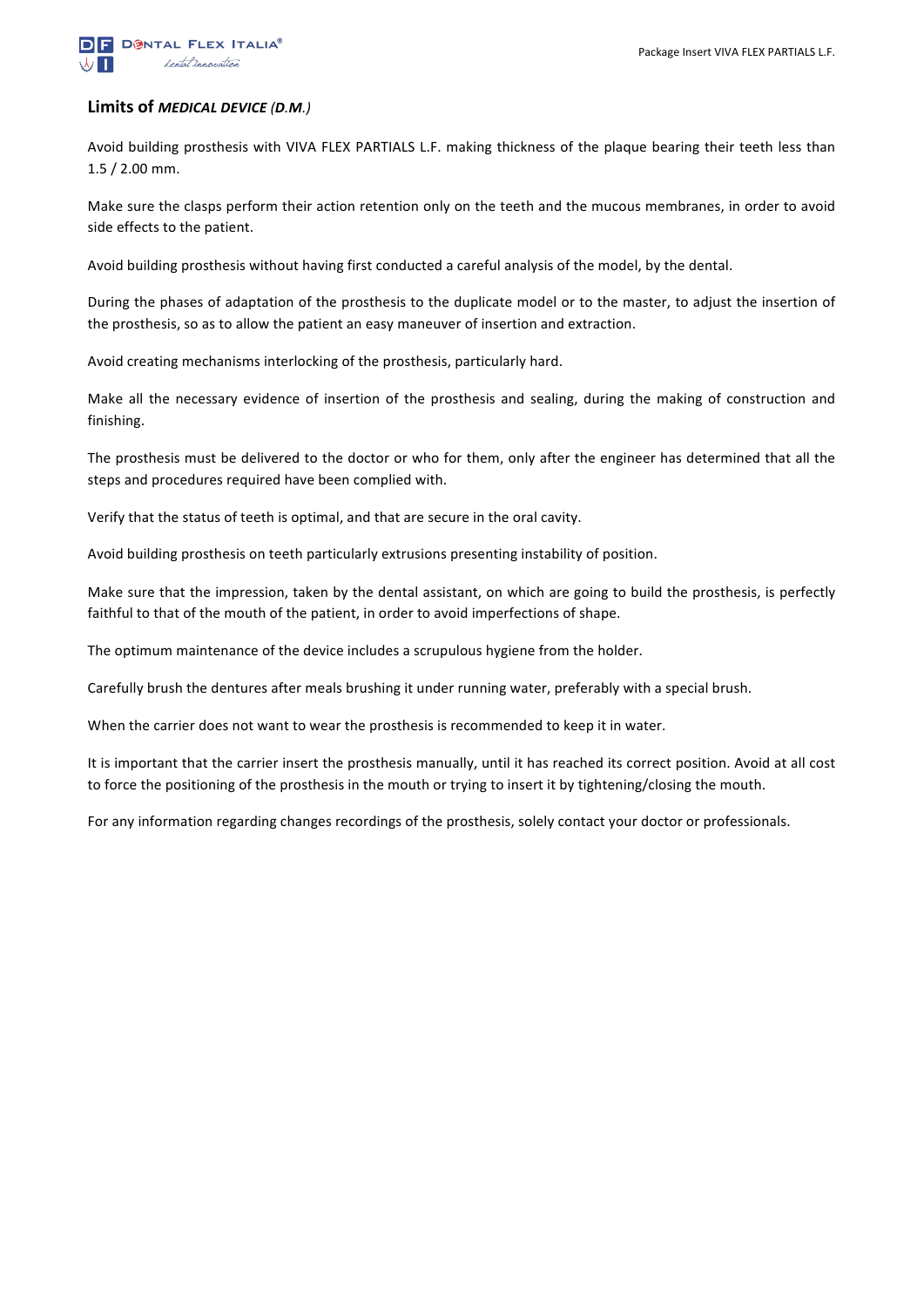

### **RESIDUAL RISKS**



**DANGER**

ONLY A PROFESSIONAL THAT PREVIOUSLY HAS READ THE PACKAGE INSERT CAN MAKE **STORAGE AND APPLICATION OF D.M.** 

- The place where you do the application of the prosthesis must have a minimum illumination of 200 lux.
- You have established a section on "Storage" to prevent the professional retains VIVA FLEX PARTIALS L.F. in places not appropriate or that may damage it.
- They were not detected any side effects for the patient on which it will be used D.M.
- **NEVER** expose the product to an open flame and / or heat.
- It has established a paragraph "Limits of D.M." to prevent the professional uses the D.M. incorrectly or for operations not provided.
- This prosthesis can be used as a medical device only by specialized and enabled according to the instructions provided.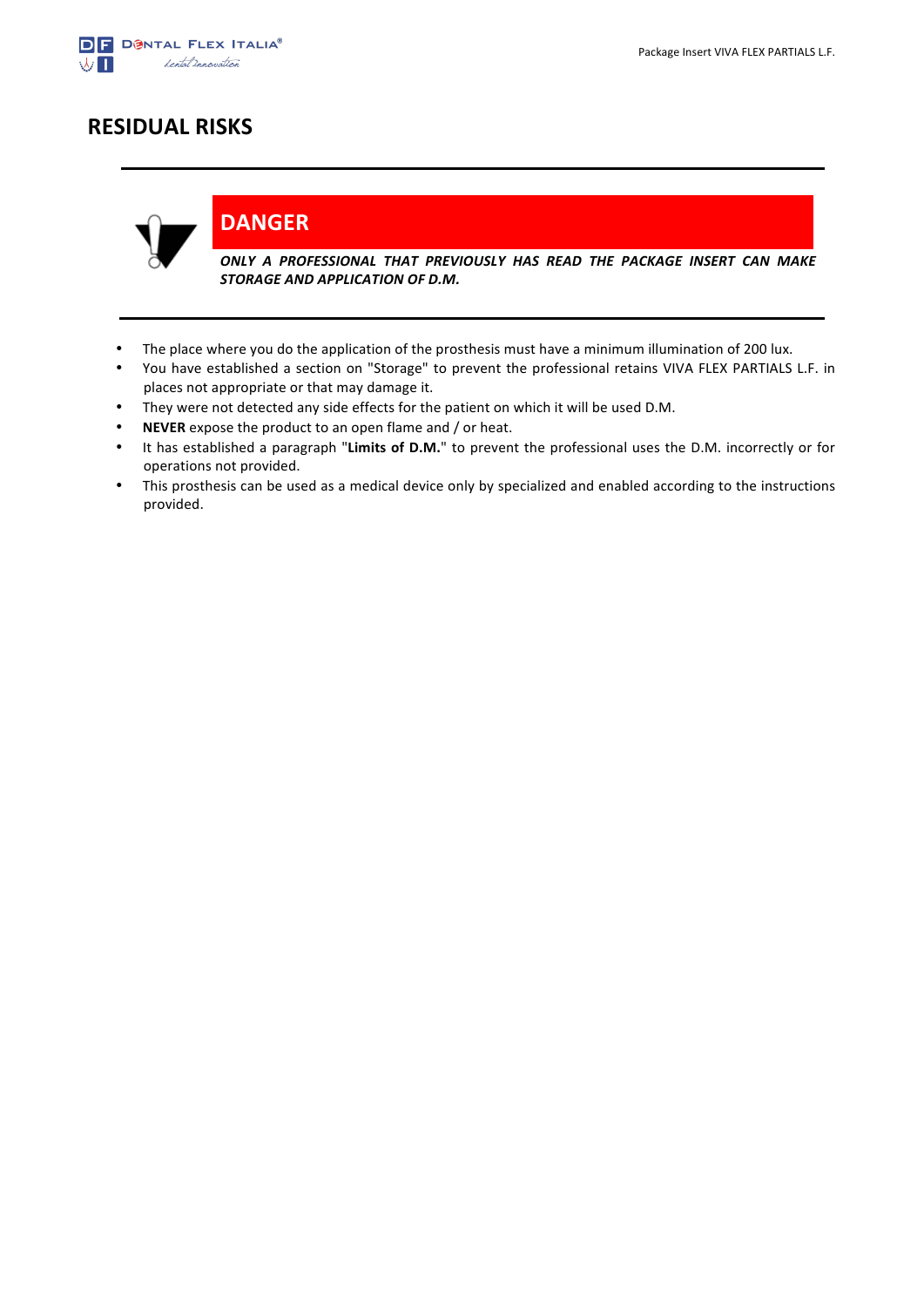

# **Section 3**

**Use**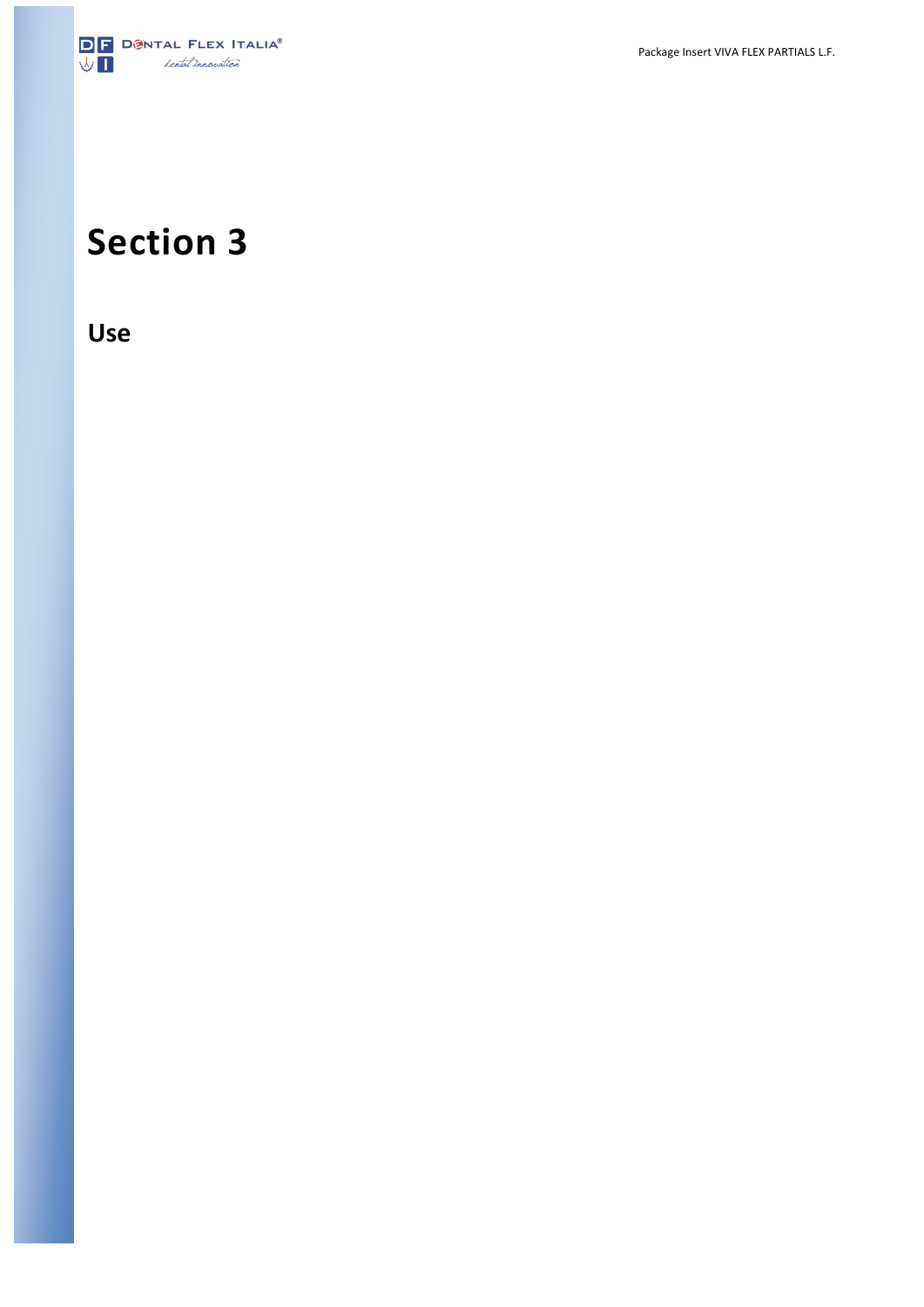

### **Use**

For a correct application of the thermoplastic material VIVA FLEX PARTIALS L.F., and in order to provide a medical device capable of meeting the patient's requirements, it is essential to pay meticulous attention during the design stages, construction and finishing of the artefact.

### **1: Analysis of the impression**

Make sure the doctor or whoever they have provided a 'preliminary impression correct, that is a mark readable, detailed, and has all the conditions to be able to be used and allows the realization of a precise prosthesis. In the case where the preliminary impression appears to be inaccurate, it is absolutely necessary; provide an individual print holder, which can collect all details of the palate, necessary in order to achieve a correct device.

#### **2: Model analysis**

Once you have the model (development of the impression taken with the individual tray) and verified the accuracy of the details, you can proceed to the analysis of the model and the design of the prosthesis.

It is essential to run a silicone model ALWAYS. In the event, are no large undercuts, disparallelism, or other potential problems due to the different inclinations of the teeth, you should delete these angles, with the help of wax on the MASTER model. Subsequently, to dub the model downloaded.

Avoid at this stage the annulment of the undercuts.

In the case in which processing of the model analysis, eliminating undercuts for duplication, it is important to remember to leave them always in the negative, in order to ensure proper retention of the denture in the oral cavity. In the case in which the axes of insertion are all put in parallel, the prosthesis will be devoid of retention. The cases where they exist, which do not have large undercuts, duplication may be made without making wax in the angles of insertion of the prosthesis, and then duplicate the model without the addition of wax.

### **3: Design of plaque and tooth set**

After the step of duplication, you can continue with the design and installation of the artificial teeth.

It is advisable to design the contours of the prosthesis, and then the plaque and the clasps with a pencil, before applying the wax sheet.

Depending on the size of the palate or the number of teeth and clasps to be built, we execute the drawing.

Following applies the wax paper.

The wax must be heated to make it more malleable and quickly adapted to the model. That done, it must be trimmed precisely to the design that we made earlier.

At this point we start the teeth setup.

It is essential to perform during the tooth set "THE MECHANICAL RETENTION".

Mechanical retention gives the mechanical bond between the tooth and thermoplastic material, which will allow the tooth to stay firmly in place during chewing.

The tooth needs to be drilled from right to left direction, or vice versa. Subsequently, a hole is drilled at its base, in this way, we will make the so-called "T" shape retention.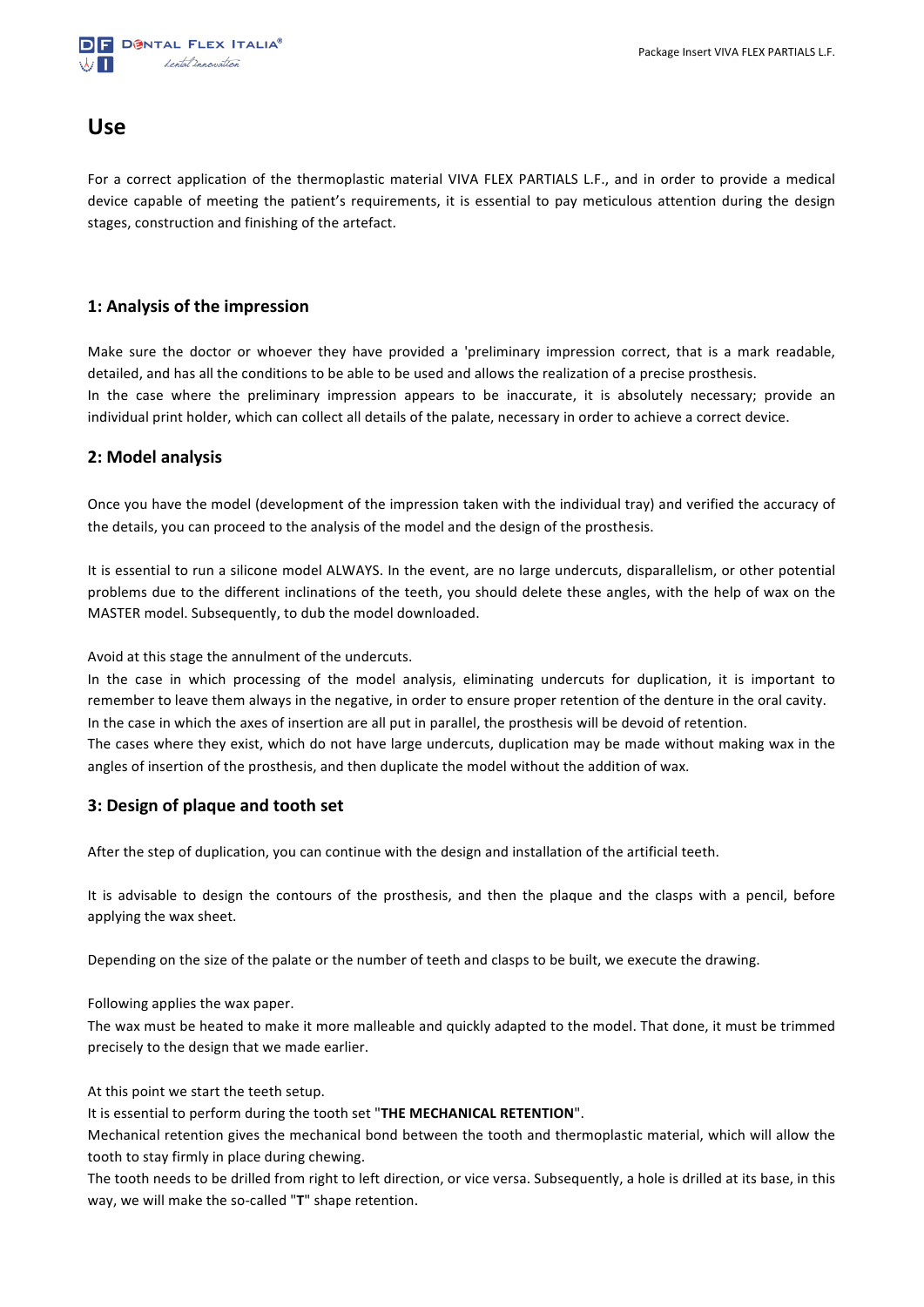

Retention or hole must be done with a ball cutter and use a diameter appropriate to the size of the tooth. It is to avoid the mounting of the teeth in direct contact with the ridge of the model. This might cause bottlenecks and so prevent the material to flow correctly during injection, thus causing deficiencies. The teeth are mounted leaving a minimum of 1 mm of wax under the teeth.

Always guarantee a thickness of 0.5 to 1.00 mm of material, between the artificial tooth and the natural one, in proximity of the clasps.

In order to give the right thickness to the arm of the hook, and consequently to avoid that the stresses can weaken the area and cause the detachment of the hook by the artificial tooth, with relative loss of retention, it is essential not to mount the artificial tooth too close behind of the natural.

When the installation has been completed, and the prosthesis is articulated antagonist model, it is advisable, (fleshnot I understand) the prosthesis.

Consequently, it adds a layer of melted wax, both on the plate than on the wax sheet, adapted on the design of the clasps. This will optimize the modeling and the procedure to flasking.

#### **THICKNESS MODELING RECOMMENDED:**

Palatal thickness from 1.5 to 2.00 mm Buccal and Lip flange thickness from **1.5 to 2.00 mm** Clasps thickness from **1.00 to 2.00 mm** Lingual flange thickness from 1.2 to 2.00 mm Lingual Mandibular Connector **1.7 - 2.0 mm**

### **4: SETTING UP MODEL AND FLASKING OPERATION**

Eliminate all undercuts on the model, before proceeding to flasking. When the model has been prepared, it shall conduct the base of the flask.

Kneading a quantity of gypsum sufficient to fill the base of the flask. Subsequently, adapt the model, taking into account that the floor of the palate of the same will have to be aligned with the central hole of the flask in the back.

When the plaster will be solid, it proceeds to the construction of the injection channels, which may be 2 or 3. The injection channels must have a diameter of 7 mm.

Avoid creating sharp corners, the material inside the canal will flow in a straight or slightly curved.

Is necessary to isolate the plaster surface of the base, with an insulator alginic acid. This must be done before proceeding with the casting in the second part of the muffle, the so-called "the counter".

When the plaster of the counter will be cured, we must immerse the flask in a pot with hot water for at least 8 minutes.

After 8 minutes the flask should be open and "defatted", with hot water and steam, in order to remove any residual wax.

Subsequent to the complete elimination of the wax, it is necessary to isolate both the base of the flask that the counter with at least 2 coats of alginate at a distance of 5 minutes from each other.

In the event that you decide to run a pre-heating of the flask at 80° C, to ensure that the surface is dry, before the injection is advisable to rerun another coat of insulation.

The preheating should be done always having the flask open.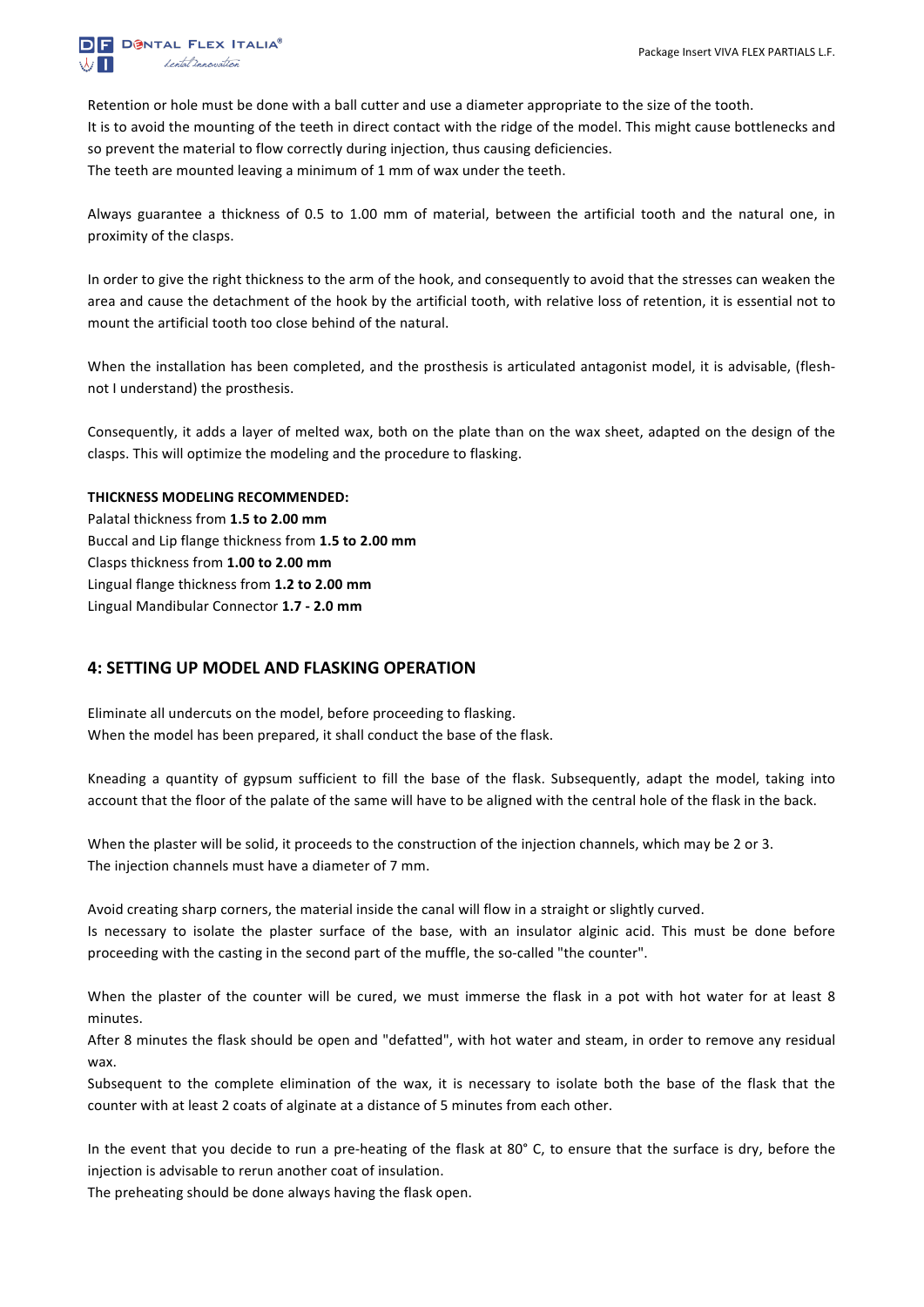#### **Injection:**

When the flask is ready, make sure the pins (4) are well tight, before placing the flask onto the system.

Select a program on the machine, the melting temperatures must be set to 290<sup>o</sup>C degrees, melting time is 15 minutes and the cooling time under pressure for 90 seconds.

Start the heating cycle of the machine and bring it to a temperature of  $290^{\circ}$ C degrees.

When the machine has reached this temperature, lubricate the cartridge with a silicon compound, or spray (also silicone-based), insert the cartridge in the oven and immediately place the flask onto the oven, finally close tightly the clamping arm of the flask.

The machine will perform the injection cycle according to the data set.

When the cycle is finished, remove the flask from the machine and let it cool for at least 30 minutes, avoiding putting it under cold water.

Before opening the flask unscrew the 4 pins. Carefully proceed to break the plaster and avoid using hammers; you should take advantage of the use of dental forceps.

#### **Finishing and Polishing:**

Once removed, the denture from the flask, cut the injection channels with a separating metal disk.

For roughing the prosthesis, use carbide burs with cross-cut.

Adapt the prosthesis to the model very carefully.

For special cases, help with lacquer or carbon paper, to act on real points that hinders the insertion of the prosthesis on the model.

When the prosthesis has been adapted to the model, verifying its accuracy, it will be possible procedures to the polishing step.

To remove scratches left by the cross-cut cutter on the prosthesis, we recommend the use of strips of sandpaper cut by hand

The grain 220 is recommended, this does not overheat the material and eliminates scratches, restoring a smooth and compact surface ready for the passage of pumice.

Pumice is used with a brush of black hair hard, it is also advisable, to keep the prosthesis always wet with pumice during this phase.

Subsequently, a diamond paste needs to be applied, using a very soft (white) brush, to impart gloss to the prosthesis.

Finally, the prosthesis should be cleaned with soap and warm water, before handing it to the clinician.

It is advisable for the carrier to carefully clean of the prosthesis during the day. Clean the prosthesis at least twice a day, with running water and hard brush, to remove any buildup of food that have been deposited during the chewing.

When the prosthesis is not worn, it will be immersed in a container with water.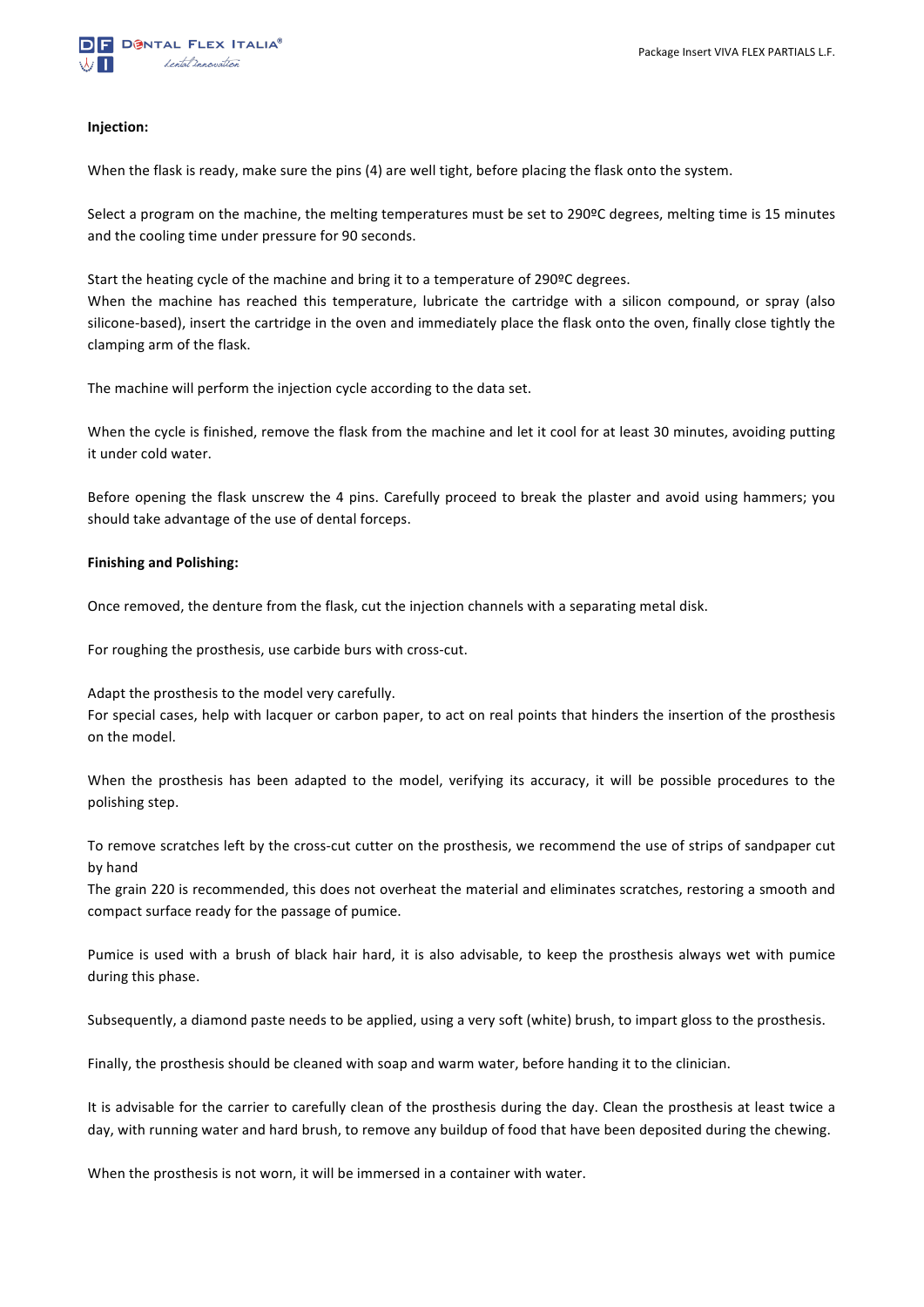

It is recommended for the patient, to do a check at least every six months to assess the state of retention of the prosthesis.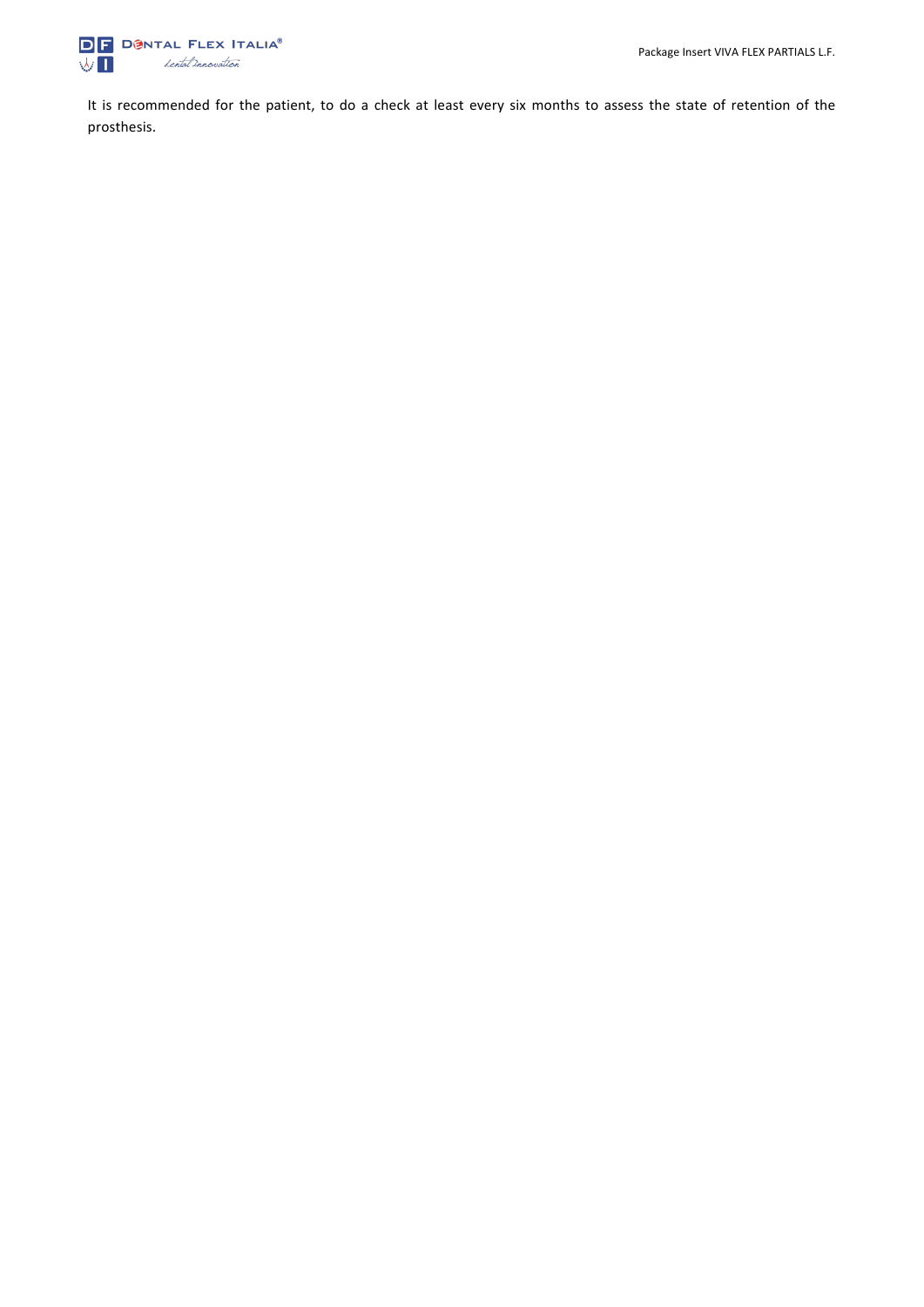

# **Section 4**

## **Storage and Disposal**